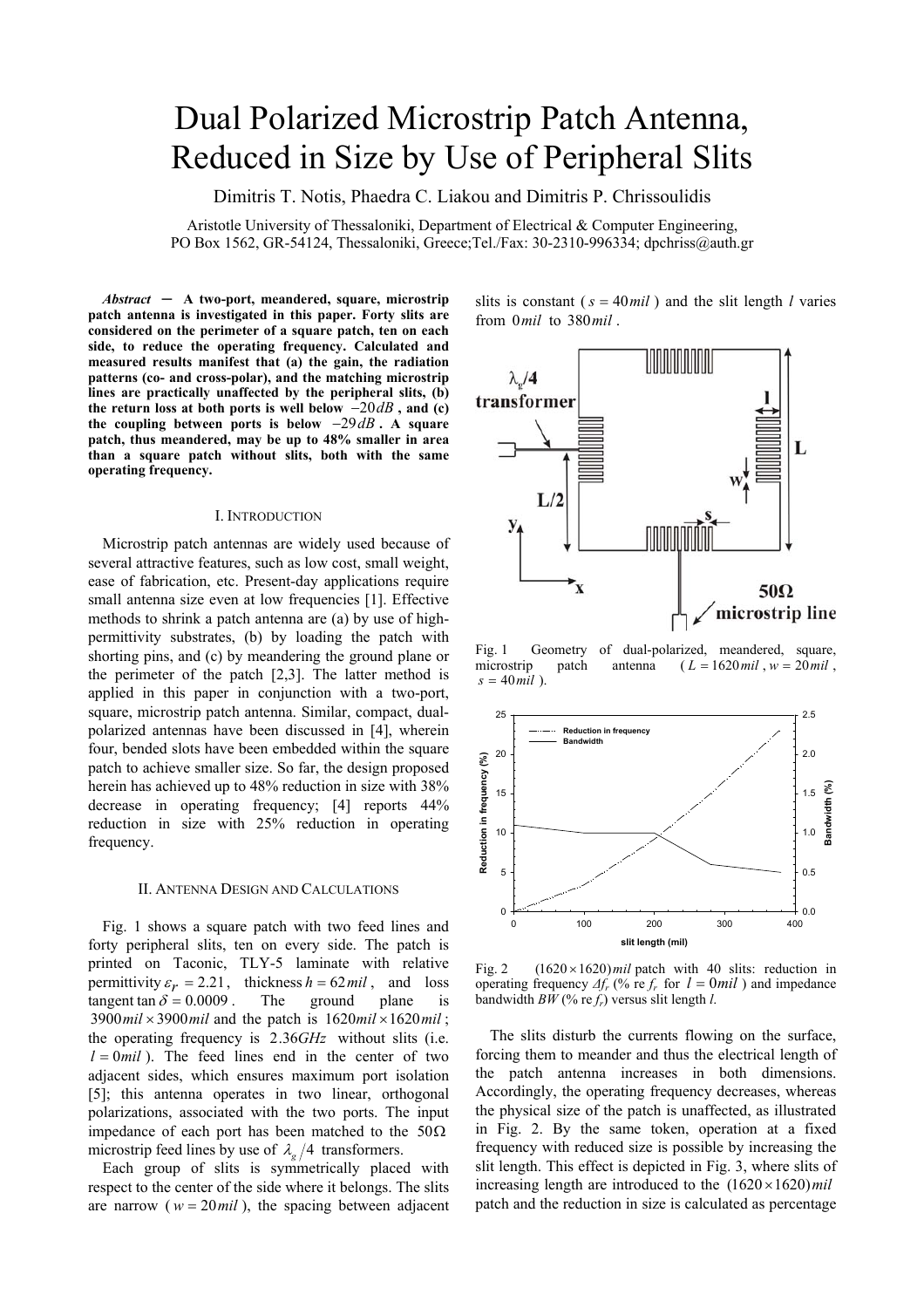of the size of a square patch without slits and with the same operating frequency.



Fig. 3  $(1620 \times 1620)$  *mil* patch with 40 slits: reduction in size (% re size of patch without slits and the same  $f_r$ ) versus slit length *l*.



Fig. 4  $(1620 \times 1620)$  *mil* patch with 40 slits: S-parameters versus frequency *f* for (a)  $l = 100$  mil and (b)  $l = 380$  mil.

Furthermore, the impedance bandwidth (i.e. the −10*dB* bandwidth) of the square patch decreases as the slit length increases, which is also depicted in Fig. 2. The bandwidth of the antenna without slits, which operates at 2.36*GHz* , is 1.1% of this frequency, (i.e. 259.6*MHz* ). By introducing peripheral slits in the aforesaid patch, the bandwidth falls to 0.5 %, (i.e. 90.5*MHz* ) of the reduced operating frequency, which is 1.81*GHz* , with *l*= 380*mil* . This degradation of the antenna bandwidth can be mitigated by use of various bandwidth enhancing techniques, such as vias or aperture coupled feeding.

Our calculations suggest that the dimensions of the matching microstrip lines at both ports are practically unaffected by the presence of slits. Hence, we have used microstrip lines of width 23*mil* and length 950*mil* , which are appropriate for the reference  $(1620 \times 1620)$  mil patch without slits. The calculated results of Fig. 4 manifest that (a) the return loss at either port is below −40*dB* and (b) the coupling between ports is below −35*dB* . Other calculated results, not shown herein, indicate that the return loss may be worse than that of Fig. 4, but safely below −20*dB* in any case.

As already mentioned above, surface currents are forced to flow around the groups of slits, which results in (a) lengthening of the electrical size of the patch in both dimensions and (b) emergence of currents which are normal to the direction of excitation. Hence, higher crosspolarization levels are expected. However, our calculations have shown that cross-polarization levels in the *E-* and *H-* planes are below −30*dB* , as illustrated in Fig. 5. Furthermore, the radiation patterns in the aforesaid principal planes remain broad. Finally, it should be noted than because of the reduction in size, the antenna bandwidth and the antenna gain are degraded, albeit marginally; the reduction in gain is less than 0.5*dB* . The co-polar radiation patterns in both principal cuts are also shown in Fig. 5; the maximum antenna gain is equal to 7.1*dBi* .



Fig. 5  $(1620 \times 1620)$  *mil* patch with 40 slits: calculated radiation patterns in *E* and *H*-plane (co- and cross-polarized); the average slit length on each side is 286*mil* .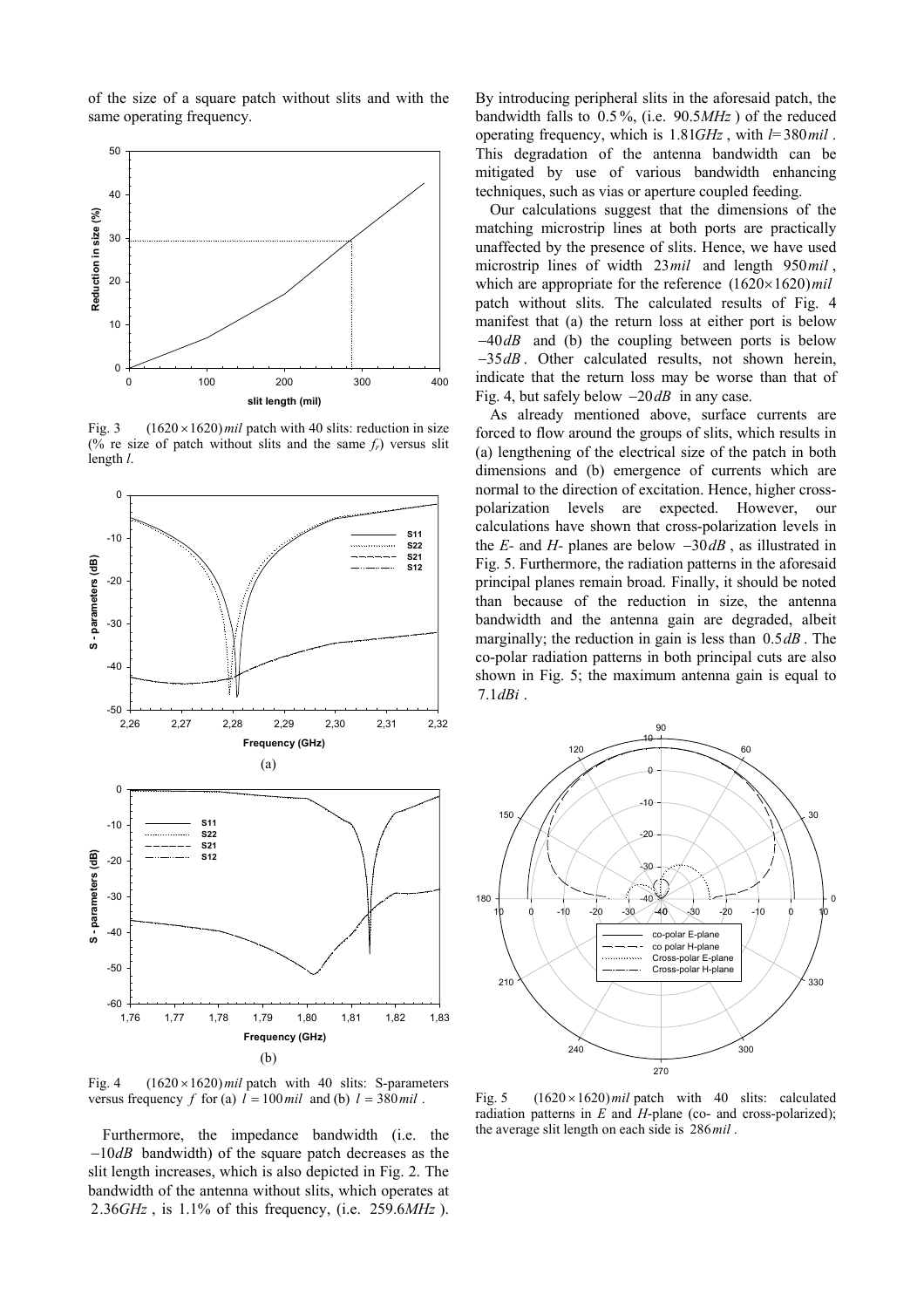## IΙI. EXPERIMENTAL RESULTS

The predictions of Figs. 2, 3 and 4 have been verified by measurements made on a  $1620$   $mil \times 1620$   $mil$  patch antenna with average slit length  $l = 286$  mil, which is expected to operate at 2*GHz* . Every side accommodates six slits of length 290*mil* and four slits of length 280*mil* , thus providing the average slit length of 286*mil* .

This patch is 29% smaller in size than the reference patch without slits. The measured return loss is below −28*dB* and the measured coupling between ports is below −29*dB* , both at 2*GHz* , as shown in Fig. 6. Good agreement between calculations and measurements has been achieved.



Fig. 6  $(1620 \times 1620)$  *mil* patch with 40 slits: input return loss (a) and coupling between ports (b); the average slit length on each side is 286*mil* .

#### IV. DESIGN LIMITATIONS

It is important to examine the inherent limitations of the aforementioned design, with respect to the electrical characteristics of the antenna. Apparently, the first limitation arises by the fact that the slit length is constrained by the size selected for the initial square patch: (the slits on adjacent antenna sides should not overlap).

Furthermore, the electrical performance of the antenna may degrade, as the slit length increases, both in terms of input return loss and port isolation. To demonstrate this effect, three different square patch antennas were designed, each operating at 2*GHz* , with average slit length 0*mil* , 286*mil* and 354*mil* respectively. The input return loss for this parametric study is illustrated in Fig. 7. The overall size reduction achieved with the smallest design is 48% , with the operating frequency decreased by 38% ; the return loss at the operating frequency remained below −20*dB* .

Additionally, as already shown before, peripheral slits in a square patch have a degrading effect on the impedance bandwidth. Fig. 8 manifests the interdependence between the reduction in operating frequency and the reduction in bandwidth for the three antennas of the aforementioned parametric study. The calculated bandwidth for the smallest design with average slit length  $l = 354$  *mil* is 0.35%.



Fig. 7 Input return loss versus frequency *f* for three square patches, each with 40 slits; the average slit length on each side is 0*mil* , 286*mil* and 354*mil* ; all three patches operate at  $f_r = 2GHz$ .



Fig. 8 Impedance bandwidth  $BW$  (% re  $f_r$ ) versus reduction in operating frequency  $\Delta f_r$  (% re  $f_r$  for  $l = 0$  *mil*) for the square patches of Fig. 7.

In general, provided that the antenna has to meet certain electrical performance specifications (for return